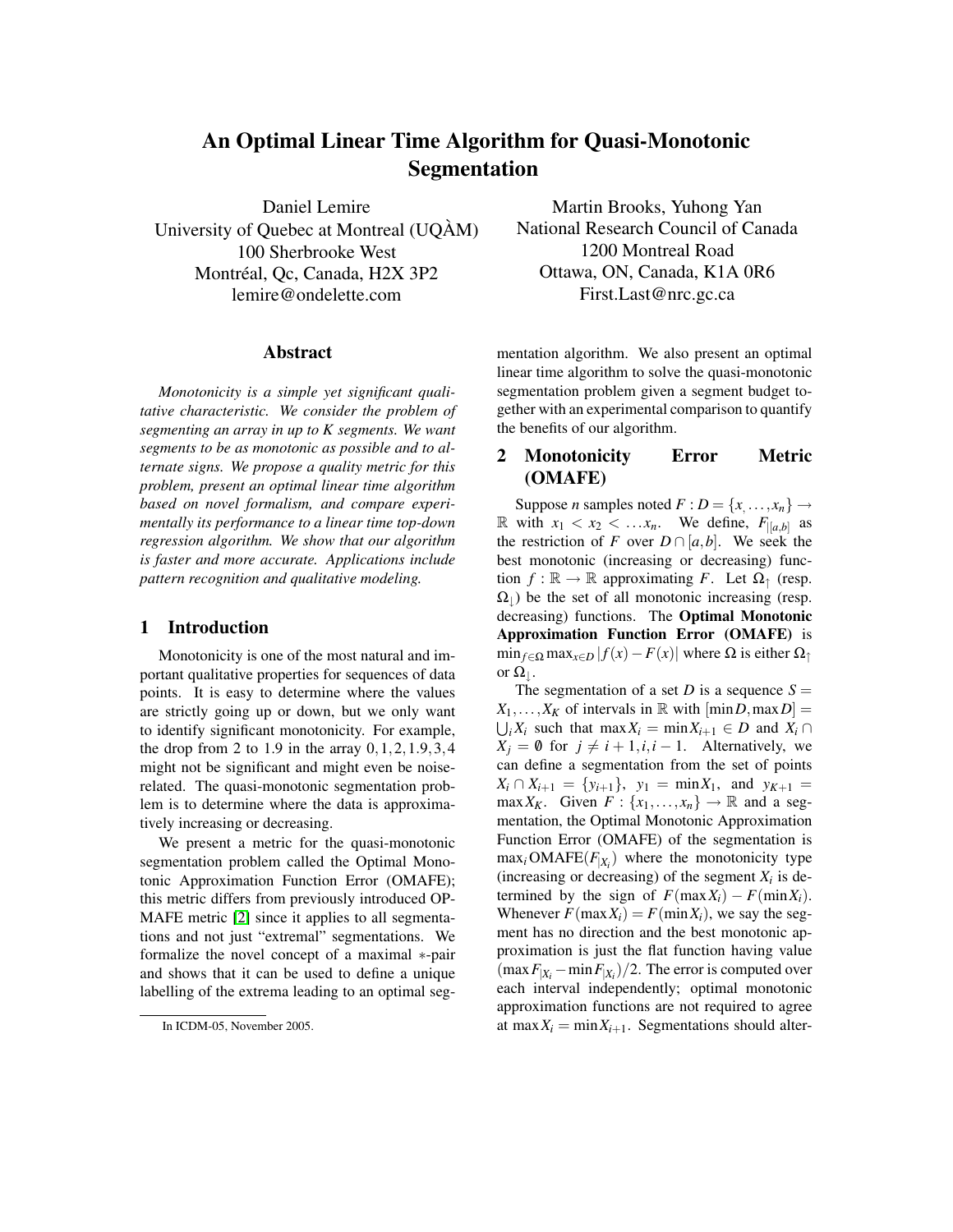nate between increasing and decreasing, otherwise sequences such as 0,2,1,0,2 can be segmented as two increasing segments 0,2,1 and 1,0,2: we consider it is natural to aggregate segments with the same monotonicity.

We solve for the best monotonic function as follows. If we seek the best monotonic increasing function, we first define  $\overline{f}_\uparrow(x) = \max\{F(y) : y \le x\}$ (the maximum of all previous values) and  $\underline{f}_{\uparrow}(x) =$  $min{F(y) : y \geq x}$  (the minimum of all values to come). If we seek the best monotonic decreasing function, we define  $\overline{f}_{\downarrow}(x) = \max\{F(y) : y \ge x\}$ (the maximum of all values to come) and  $\underline{f}_{\downarrow}(x) =$  $min{F(y) : y \leq x}$  (the minimum of all previous values). These functions, which can be computed in linear time, are all we need to solve for the best approximation function as shown by the next theorem which is a well-known result [\[5\]](#page-3-1).

**Theorem 1** *Given*  $F: D = \{x_1, \ldots, x_n\} \rightarrow \mathbb{R}, a$ *best monotonic increasing approximation function to F is*  $f_{\uparrow} = (\overline{f}_{\uparrow} + \underline{f}_{\uparrow})/2$  *and a best monotonic decreasing approximation function is*  $f_{\perp} =$  $(\overline{f}_\downarrow + \underline{f}_\downarrow)/2$ . The corresponding error (OMAFE) *is* max<sub>*x*∈*D*</sub>( $|\overline{f}_\uparrow(x) - \underline{f}_\uparrow(x)|$ )/2 *or* max<sub>*x*∈*D*</sub>( $|\overline{f}_\downarrow(x)$  $f_{\perp}(x)|/2$  *respectively.* 

## 3 A Scale-Based Algorithm for Quasi-Monotonic Segmentation

We use the following proposition to prove that the segmentations we generate are optimal (see Theorem [2\)](#page-2-0).

**Proposition 1** *A segmentation*  $y_1, \ldots, y_{K+1}$  *of F* :  $D = \{x_1, \ldots, x_n\} \rightarrow \mathbb{R}$  *with alternating monotonicity has a minimal OMAFE* ε *for a number of alternating segments K if*

- *A.*  $F(y_i) = \max F([y_{i-1}, y_{i+1}])$  *or*  $F(y_i) =$  $\min F([y_{i-1}, y_{i+1}])$  *for*  $i = 2, ..., K;$
- *B.* in all intervals  $[y_i, y_{i+1}]$  for  $i = 1, \ldots, K$ , there *exists*  $z_1$ *,* $z_2$  *such that*  $|F(z_2) - F(z_1)| > 2\varepsilon$ *.*

For simplicity, we assume *F* has no consecutive equal values, i.e.  $F(x_i) \neq F(x_{i+1})$  for  $i = 1, \ldots, n-1$ 1; our algorithms assume all but one of consecutive equal values values have been removed. We say  $x_i$  is a maximum if  $i \neq 1$  implies  $F(x_i) > F(x_{i-1})$ and if  $i \neq n$  implies  $F(x_i) > F(x_{i+1})$ . Minima are defined similarly.

Our mathematical approach is based on the concept of δ-pair:

**Definition 1** *The tuple x,y (x* < *y* ∈ *D) is a* δ*-pair (or a pair of scale* δ*) for F if* |*F*(*y*)−*F*(*x*)| ≥ δ *and for all*  $z \in D$ ,  $x < z < y$  *implies*  $|F(z) - F(x)| <$ δ *and* |*F*(*y*) − *F*(*z*)| < δ*. A* δ*-pair's direction is increasing or decreasing according to whether*  $F(y) > F(x)$  or  $F(y) < F(x)$ .

δ-Pairs having opposite directions cannot overlap but they may share an end point. δ-Pairs of the same direction may overlap, but may not be nested. We use the term "\*-pair" to indicate a  $δ$ -pair having an unspecified δ. We say that a ∗-pair is significant at scale  $\delta$  if it is of scale  $\delta'$  for  $\delta' \geq \delta$ .

We define δ-monotonicity as follows:

Definition 2 *Let X be an interval, F is* δ*monotonic on X if all* δ*-pairs in X have the same direction; F is strictly* δ*-monotonic when there exists at least one such* δ*-pair. In this case:*

- *F is* δ*-increasing on X if X contains an increasing* δ*-pair.*
- *F is* δ*-decreasing on X if X contains a decreasing* δ*-pair.*

A δ-monotonic interval *X* satisfies OMAFE $(X) < \delta/2$ . We say that a \*-pair *x*, *y* is **maximal** if whenever  $z_1$ ,  $z_2$  is a ∗-pair of a larger scale in the same direction containing *x*,*y*, then there exists a  $*$ -pair  $w_1, w_2$  of an opposite direction contained in *z*1,*z*<sup>2</sup> and containing *x*,*y*. For example, the sequence 1,3,2,4 has 2 maximal ∗-pairs: 1,4 and 3,2. Maximal ∗-pairs of opposite direction may share a common point, whereas maximal ∗-pairs of the same direction may not. Maximal ∗-pairs cannot overlap, meaning that it cannot be the case that exactly one end point of a maximal ∗-pair lies strictly between the end points of another maximal ∗-pair; either neither point lies strictly between or both do. In the case that both do, we say that the one maximal ∗-pair properly contains the other. All ∗-pairs must be contained in a maximal ∗-pair.

Lemma 1 *The smallest maximal* ∗*-pair containing a* ∗*-pair must be of the same direction.*

Our approach is to label each extremum in *F* with a scale parameter  $\delta$  saying that this extremum is "significant" at scale  $\delta$  and below. Our intuition is that by picking extrema at scale δ, we should have a segmentation having error less than  $\delta/2$ .

Definition 3 *The scale labelling of an extremum x is the maximum of the scales of the maximal* ∗*-pairs for which it is an end point.*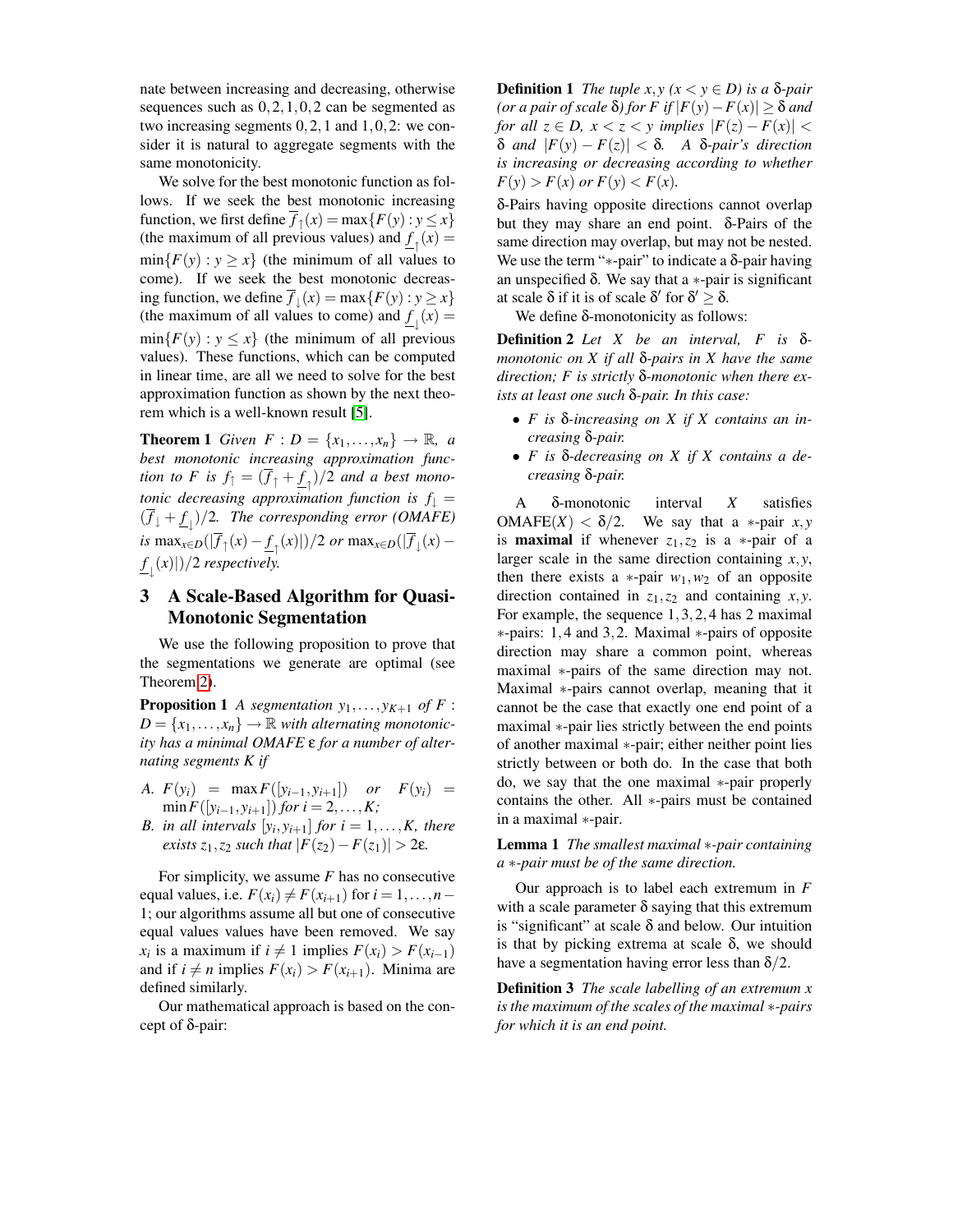For example, given the sequence 1,3,2,4 with 2 maximal  $*$ -pairs (1,4 and 3,2), we would give the following labels in order 3,1,1,3.

**Definition 4** *Given*  $\delta > 0$ *, a maximal alternating sequence of*  $\delta$ -*extrema*  $Y = y_1 \dots y_{K+1}$  *is a sequence of extrema each having scale label at least* δ*, having alternating types (maximum/minimum), and such that there exists no sequence properly containing Y having these same properties. From Y we define a maximal alternating* δ*-segmentation of D by segmenting at the points*  $x_1, y_2 \ldots y_K, x_n$ .

<span id="page-2-0"></span>**Theorem 2** *Given*  $\delta > 0$ *, let*  $P = S_1 \dots S_K$  *be a maximal alternating* δ*-segmentation derived from maximal alternating sequence*  $y_1 \ldots y_{K+1}$  *of*  $\delta$ *extrema. Then any alternating segmentation Q having OMAFE(Q)* < *OMAFE(P)* has at least  $K + 1$ *segments.*

Sequences of extrema labelled at least  $\delta$  are generally not maximal alternating. For example the sequence 0,10,9,10,0 is scale labelled 10,10,1,10,10. However, a simple relabelling of certain extrema can make them maximal alternating. Consider two same-sense extrema  $z_1 < z_2$  such that lying between them there exists no extremum having scale at least as large as the minimum of the two extrema's scales. We must have  $F(z_1) = F(z_2)$ , since otherwise the point upon which *F* has the lesser value could not be the endpoint of a maximal ∗-pair. This is the only situation which causes choice when constructing a maximal alternating sequence of δ-extrema. To eliminate this choice, replace the scale label on  $z_1$  with the largest scale of the opposite-sense extrema lying between them.

### 3.1 Computing a Scale Labelling Efficiently

Algorithm [1](#page-3-2) (next page) produces a scale labelling in linear time. Extrema from the original data are visited in order, and they alternate (maxima/minima) since we only pick one of the values when there are repeated values (such as  $1, 1, 1$ ).

The algorithm has a main loop (lines 5 to 12) where it labels extrema as it identifies extremal ∗ pairs, and stack the extrema it cannot immediately label. At all times, the stack (line 3) contains minima and maxima in strictly increasing and decreasing order respectively. Also at all times, the last two extrema at the bottom of the stack are the absolute maximum and absolute minimum (found so far). Observe that we can only label an extrema as we find new extremal ∗-pairs (lines 7, 10, and 14).

- If the stack is empty or contains only one extremum, we simply add the new extremum (line 12).
- If there are only 2 extrema  $z_1$ , $z_2$  in the stack and we found either a new absolute maximum or new absolute minimum  $(z_3)$ , we can pop and label the oldest one  $(z_1)$  (lines 9, 10, and 11) because the old pair  $(z_1, z_2)$ forms a maximal ∗-pair and thus must be bounded by extrema having at least the same scale while the oldest value  $(z_1)$  doesn't belong to a larger maximal ∗-pair. Otherwise, if there are only 2 extrema  $z_1$ ,  $z_2$  in the stack and the new extrema  $z_3$  satisfies  $z_3 \in$  $(\min(z_1, z_2), \max(z_1, z_2))$ , then we add it to the stack since no labelling is possible yet.
- While the stack contains more than 2 extrema (lines 6, 7 and 8), we consider the last three points on the stack  $(s_3, s_2, s_1)$  where  $s_1$  is the last point added. Let *z* be the value of the new extrema. If  $z \in (\min(s_1, s_2), \max(s_1, s_2))$ , then it is simply added to the stack since we cannot yet label any of these points; we exit the while loop. Otherwise, we have a new maximum (resp. minimum) exceeding (resp. lower) or matching the previous one on stack, and hence *s*<sub>1</sub>,*s*<sub>2</sub> is a maximal \*-pair. If  $z \neq s_2$ , then *s*<sub>3</sub>,*z* is a maximal ∗-pair and thus, *s*<sup>2</sup> cannot be the end of a maximal ∗-pair and *s*<sup>1</sup> cannot be the beginning of one, hence both *s*<sup>2</sup> and *s*<sup>1</sup> are labelled. If  $z = s_2$  then we have successive maxima or minima and the same labelling as  $z \neq s_2$ applies.

During the "unstacking" (lines 13 and following), we visit a sequence of minima and maxima forming increasingly larger maximal ∗-pairs.

Once the labelling is complete, we find  $K + 2$ extrema having largest scale in time  $O(nK)$  using  $O(K)$  memory, then we remove all extrema having the same scale as the smallest scale in these  $K + 2$  extrema (removing at least one), we replace the first and the last extrema by 0 and *n*−1 respectively. The result is an optimal segmentation having at most *K* segments.

## 4 Experimental Results and Comparison to Top-Down Linear Spline

We compare our optimal  $O(nK)$  algorithm with the top-down linear spline algorithm [\[4\]](#page-3-3) which runs in  $O(nK^2)$  time. It successively segments the data